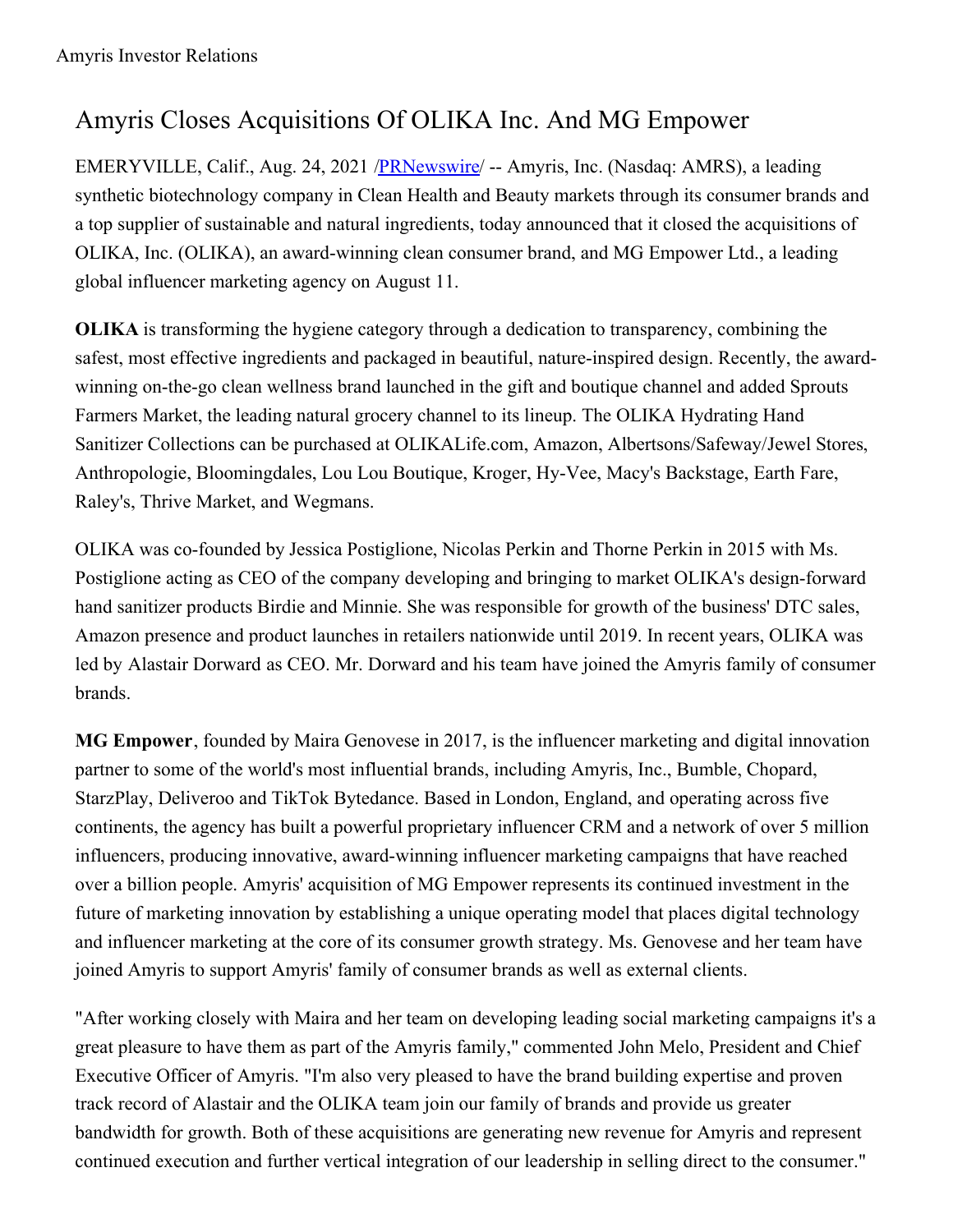## **About OLIKA**

OLIKA (pronounced "oo-lee-kah") means "differently" in Swedish and exemplifies our approach – from our beautiful nature-inspired design that ergonomically fits in your hand, to our dedication to transparency and use of only the safest and most effective ingredients. At OLIKA, we believe the things you do every day should be delightful. Hand sanitizer is the first of many OLIKA collections that will reinvent hygiene and wellness staples.

#### **About MG Empower**

MG Empower is a global creative agency for digital influencer marketing and the partner of choice for the world's most innovative brands, including Amyris, Inc., Bumble, Chopard, StarzPlay, Deliveroo and TikTok Bytedance. Founded in 2017 by marketing visionary Maira Genovese and operating from its headquarters in London, MG Empower provides digital influencer marketing services to the world's most innovative brands, connecting them purposefully with audiences in over 40 international territories, generating localized impact in over 17 languages. For more information, please visit [www.mgempower.com](https://c212.net/c/link/?t=0&l=en&o=3268429-1&h=4059413132&u=http%3A%2F%2Fwww.mgempower.com%2F&a=www.mgempower.com).

## **About Amyris**

Amyris (Nasdaq: AMRS) is a science and technology leader in the research, development and production of sustainable ingredients for the Clean Health & Beauty and Flavors & Fragrances markets. Amyris uses an impressive array of exclusive technologies, including state-of-the-art machine learning, robotics and artificial intelligence. Our ingredients are included in over 20,000 products from the world's top brands, reaching more than 300 million consumers. Amyris is proud to own and operate a family of consumer brands - all built around its No Compromise® promise of clean ingredients: Biossance® clean beauty skincare, Pipette® clean baby skincare, Terasana™ and Purecane™, a zerocalorie sweetener naturally derived from sugarcane. For more information, please visit [http://www.amyris.com](https://c212.net/c/link/?t=0&l=en&o=3268429-1&h=4124565939&u=http%3A%2F%2Fwww.amyris.com%2F&a=http%3A%2F%2Fwww.amyris.com).

Amyris, the Amyris logo, No Compromise, Biossance, Pipette, Terasana, Purecane and Lab-to-Market are trademarks or registered trademarks of Amyris, Inc. in the U.S. and/or other countries.

# **Forward-Looking Statements**

*This release contains forward-looking statements, and any statements other than statements of historical fact could be deemed to be forward-looking statements. These forward-looking statements include, among other things, statements regarding Amyris' expectations that the OLIKA team will provide greater bandwidth for Amyris' growth and that the acquisitions will generate new revenue for Amyris. These statements are based on management's current expectations and actual results and future events* may differ materially due to risks and uncertainties, including risks related to any delays or failures in *the successful launch of a clean skincare brand; potential delays or failures in development, production, regulatory approval and commercialization of products, risks related to Amyris' reliance on third parties; Amyris' liquidity and ability to fund operating and capital expenses; and other risks detailed from time to time in filings Amyris makes with the Securities and Exchange Commission, including*